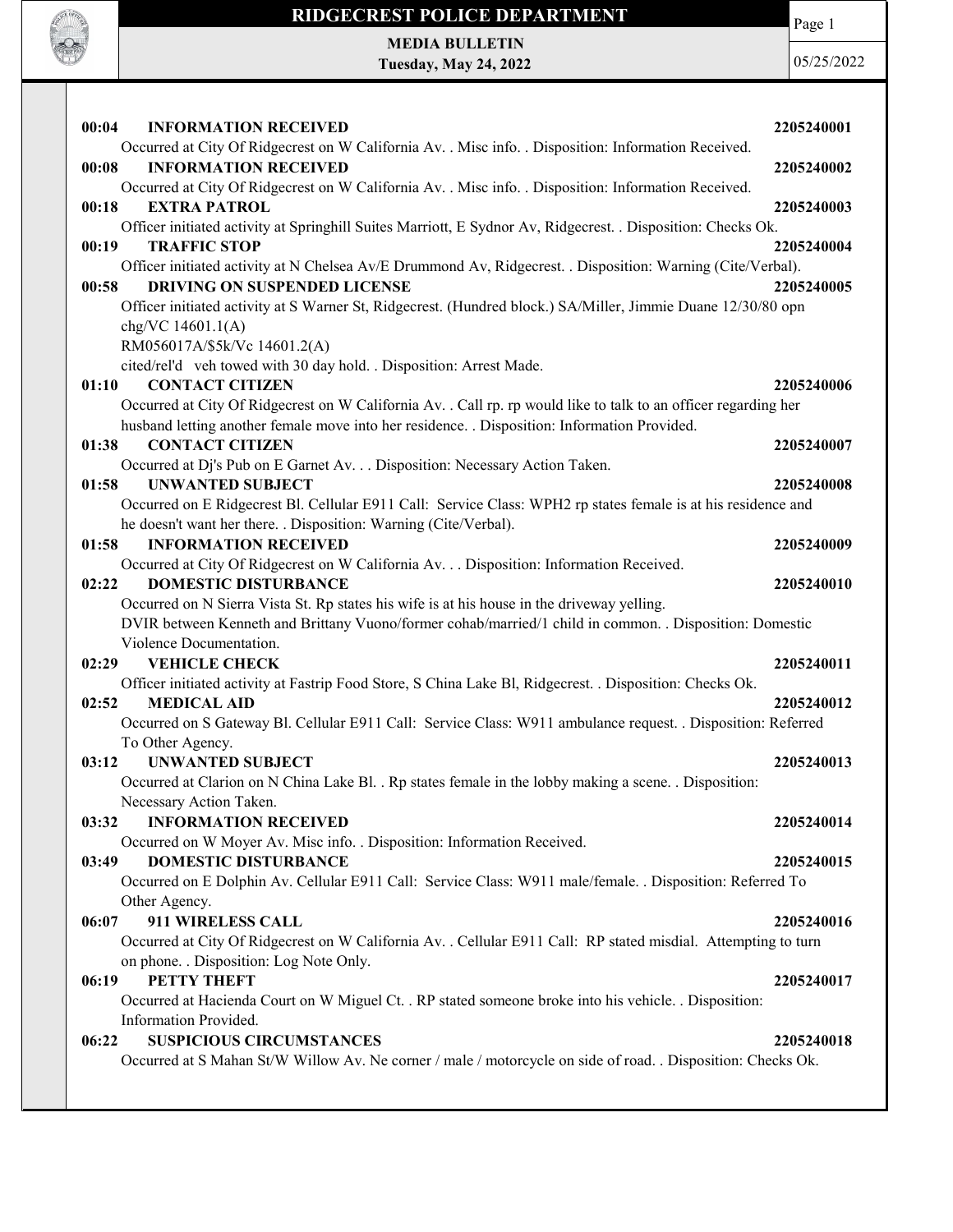

Page 2

MEDIA BULLETIN Tuesday, May 24, 2022

| <b>GENERIC FIRE CALL/NOT SPECIFIED</b><br>2205240019<br>06:44                                                                       |  |
|-------------------------------------------------------------------------------------------------------------------------------------|--|
| Occurred at Naws China Lake on E Inyokern Rd. . Cellular E911 Call: RP reported fire on base. . Disposition:                        |  |
| Referred To Other Agency.                                                                                                           |  |
| 07:14<br><b>TRAFFIC DETAIL</b><br>2205240020                                                                                        |  |
| Officer initiated activity at James Monroe Middle School, W Church Av, Ridgecrest. . Disposition: Checks Ok.                        |  |
| 07:25<br><b>ACO CALL</b><br>2205240021                                                                                              |  |
| Occurred on S College Heights Bl. (Hundred block.) black medium sized dog running loose in the area near                            |  |
| diamond peak. . Disposition: Animal Control Handled.                                                                                |  |
| <b>TRAFFIC DETAIL</b><br>07:31<br>2205240022                                                                                        |  |
| Officer initiated activity at Pierce Elementary School, N Gold Canyon Dr, Ridgecrest. . Disposition: Necessary                      |  |
| Action Taken.                                                                                                                       |  |
| <b>TRAFFIC STOP</b><br>07:34<br>2205240023                                                                                          |  |
| Officer initiated activity at E La Mirage Ln, Ridgecrest. (Hundred block.). . Disposition: Warning (Cite/Verbal).                   |  |
| <b>TRAFFIC DETAIL</b><br>07:44<br>2205240024                                                                                        |  |
| Officer initiated activity at Gateway Elementary School, S Gateway Bl, Ridgecrest. . Disposition: Checks Ok.                        |  |
| 07:53<br><b>TRAFFIC STOP</b><br>2205240025                                                                                          |  |
| Officer initiated activity at E Drummond Av, Ridgecrest. (Hundred block.). . Disposition: Warning (Cite/Verbal).                    |  |
| 07:56<br><b>TRAFFIC STOP</b><br>2205240026                                                                                          |  |
| Officer initiated activity at E French Av, Ridgecrest. (Hundred block.). . Disposition: Citation.<br>07:58                          |  |
| <b>CONTACT CITIZEN</b><br>2205240027<br>Officer initiated activity at W Reeves Av, Ridgecrest. . Disposition: Information Received. |  |
| 08:01<br><b>MEDICAL AID</b><br>2205240028                                                                                           |  |
| Occurred on N Sanders St. Cellular E911 Call: Service Class: WPH2 EMS request. . Disposition: Referred To                           |  |
| Other Agency.                                                                                                                       |  |
| <b>ACO CALL</b><br>08:12<br>2205240029                                                                                              |  |
| Occurred at Animal Shelter on S County Line Rd. . CALL RP//would like to speak to ACO regarding a dog                               |  |
| getting out in his neighborhood. . Disposition: Animal Control Handled.                                                             |  |
| <b>RECKLESS VEHICLE</b><br>08:25<br>2205240030                                                                                      |  |
| Occurred on N Downs St. (Hundred block.) box "Jtransportation". . Disposition: Checks Ok.                                           |  |
| 08:36<br><b>CONTACT CITIZEN</b><br>2205240031                                                                                       |  |
| Occurred at City Of Ridgecrest on W California Av. . CALL RP/requesting to speak to WC regarding her friend.                        |  |
| . Disposition: Information Provided.                                                                                                |  |
| 08:42<br><b>FOLLOW UP</b><br>2205240032                                                                                             |  |
| Officer initiated activity at United Rentals, W Inyokern Rd, Ridgecrest. . Disposition: Follow Up Completed.                        |  |
| 08:44<br><b>SHOPLIFTING</b><br>2205240033                                                                                           |  |
| Occurred at Home Depot on N China Lake Bl. . BMA/BLACK HAIR/BLUE HOODIE/CARRYING A TOOL HE                                          |  |
| JUST STOLE FROM THE STORE/DOT SOUTH JUST BEHIND THE STORE. . Disposition: Log Note Only.                                            |  |
| <b>BURGLARY - VEHICLE/BUSN - IN PROGRESS</b><br>2205240034<br>08:44                                                                 |  |
| Officer initiated activity at S Gordon St, Ridgecrest. . Disposition: Report Taken.                                                 |  |
| <b>VEHICLE CHECK</b><br>08:56<br>2205240035                                                                                         |  |
| Officer initiated activity at S Sunland St, Ridgecrest. (Hundred block.). Disposition: Checks Ok.                                   |  |
| 08:57<br><b>FOUND BICYCLE</b><br>2205240036                                                                                         |  |
| Occurred at Vineyard Church on N Norma St. . Black bike has been there for a couple days- would like an                             |  |
| officer to pick it up-RP has the bike inside the thrift store. . Disposition: Report Taken.                                         |  |
| 911 HANG UP<br>09:20<br>2205240037                                                                                                  |  |
| Occurred at City Of Ridgecrest on W California Av. . Cellular E911 Call: No answer on call back. . Disposition:                     |  |
| Log Note Only.                                                                                                                      |  |
|                                                                                                                                     |  |
|                                                                                                                                     |  |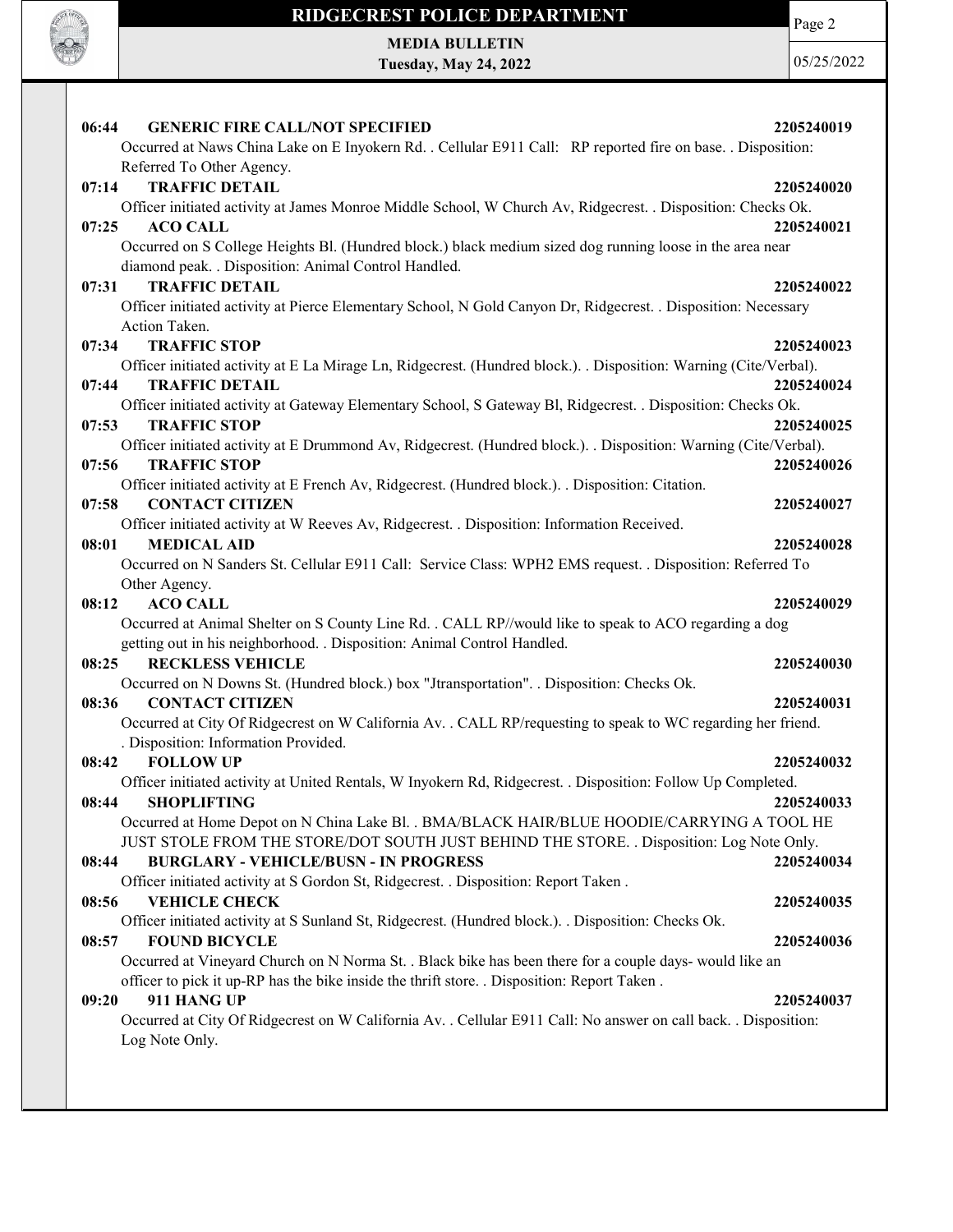

Page 3

MEDIA BULLETIN Tuesday, May 24, 2022

| <b>ASSIST OTHER DEPARTMENT</b><br>09:28                                                                                      | 2205240038 |
|------------------------------------------------------------------------------------------------------------------------------|------------|
| Occurred on Astor. SBSO requesting assistance in Trona. . Disposition: Necessary Action Taken.                               |            |
| 09:29<br><b>LAND TRESPASS</b>                                                                                                | 2205240039 |
| Occurred at Walmart Supercenter on E Bowman Rd. . is at the store over by the electronics. . Disposition:                    |            |
| Necessary Action Taken.                                                                                                      |            |
| 09:37<br><b>THEFT</b>                                                                                                        | 2205240040 |
| Occurred on N Jefferson St. Property taken from an unlocked veh - contact via 21. Disposition: Log Note<br>Only.             |            |
| 09:47<br><b>BURGLARY ALARM</b>                                                                                               | 2205240041 |
| Occurred on W Reeves Av. Alarm activation at location. . Disposition: False Alarm.                                           |            |
| 09:48<br><b>CONTACT CITIZEN</b>                                                                                              | 2205240042 |
| Occurred at City Of Ridgecrest on W California Av. . Contact RP via 21. . Disposition: Information Provided.                 |            |
| 09:59<br><b>ACO CALL</b>                                                                                                     | 2205240043 |
| Officer initiated activity at W Rader Av, Ridgecrest. (Hundred block.). . Disposition: Animal Control Handled.               |            |
| <b>CONTACT CITIZEN</b><br>10:01                                                                                              | 2205240044 |
| Occurred at City Of Ridgecrest on W California Av. . CALL RP//requesting to speak to WC regarding the trona                  |            |
| incident. . Disposition: Information Received.<br>10:03<br><b>CODE VIOLATION</b>                                             |            |
| Officer initiated activity at N Balsam St, Ridgecrest. . Disposition: Necessary Action Taken.                                | 2205240045 |
| 10:08<br><b>CONTACT CITIZEN</b>                                                                                              | 2205240046 |
| Occurred at City Of Ridgecrest on W California Av. . Rp in the lobby-has questions for an officer about certain              |            |
| laws. . Disposition: Information Provided.                                                                                   |            |
| <b>TRAFFIC STOP</b><br>10:18                                                                                                 | 2205240047 |
| Officer initiated activity at Rite Aid #5845, N China Lake Bl, Ridgecrest. . Disposition: Citation.                          |            |
| <b>SUSPECT ARREST</b><br>10:19                                                                                               | 2205240048 |
| Officer initiated activity at City Of Ridgecrest, W California Av, Ridgecrest. SA/ Davis, Autum 02/01/1980                   |            |
| Charges/ 11377 citation issued and rel'd from RPD                                                                            |            |
| SA/Hererra, Arthur 07/04/1987 Charges/460B 496A PC Bonded out from RPD. . Disposition: Arrest Made.                          |            |
| 10:31<br><b>CODE VIOLATION</b>                                                                                               | 2205240049 |
| Officer initiated activity at S Downs St/W Bowman Rd, Ridgecrest. . Disposition: Warning (Cite/Verbal).                      |            |
| <b>290 REGISTRANT</b><br>10:37                                                                                               | 2205240050 |
| Occurred at City Of Ridgecrest on W California Av. . Annual. . Disposition: Necessary Action Taken.                          |            |
| <b>FRAUDULENT REPORT</b><br>10:40                                                                                            | 2205240051 |
| Occurred at Crane, Carmen on W Coral Av. . Rp would like to file a report of fraud. RP stated people are trying              |            |
| to take money from her. . Disposition: Assisted.                                                                             |            |
| <b>CONTACT CITIZEN</b><br>10:48                                                                                              | 2205240052 |
| Occurred on W Langley Av. Rp requesting an officer at his residence to take a report. . Disposition: Civil                   |            |
| Problem.<br>911 WIRELESS CALL<br>11:00                                                                                       | 2205240053 |
| Occurred at City Of Ridgecrest on W California Av. . Cellular E911 Call: No answer on call back. . Disposition:              |            |
| Log Note Only.                                                                                                               |            |
| 11:16<br><b>RUNAWAY JUVENILE</b>                                                                                             | 2205240054 |
| Occurred on N Rebel Rd. . Disposition: Report Taken.                                                                         |            |
| <b>TRAFFIC DETAIL</b><br>11:32                                                                                               | 2205240055 |
| Officer initiated activity at James Monroe Middle School, W Church Av, Ridgecrest. . Disposition: Necessary<br>Action Taken. |            |
|                                                                                                                              |            |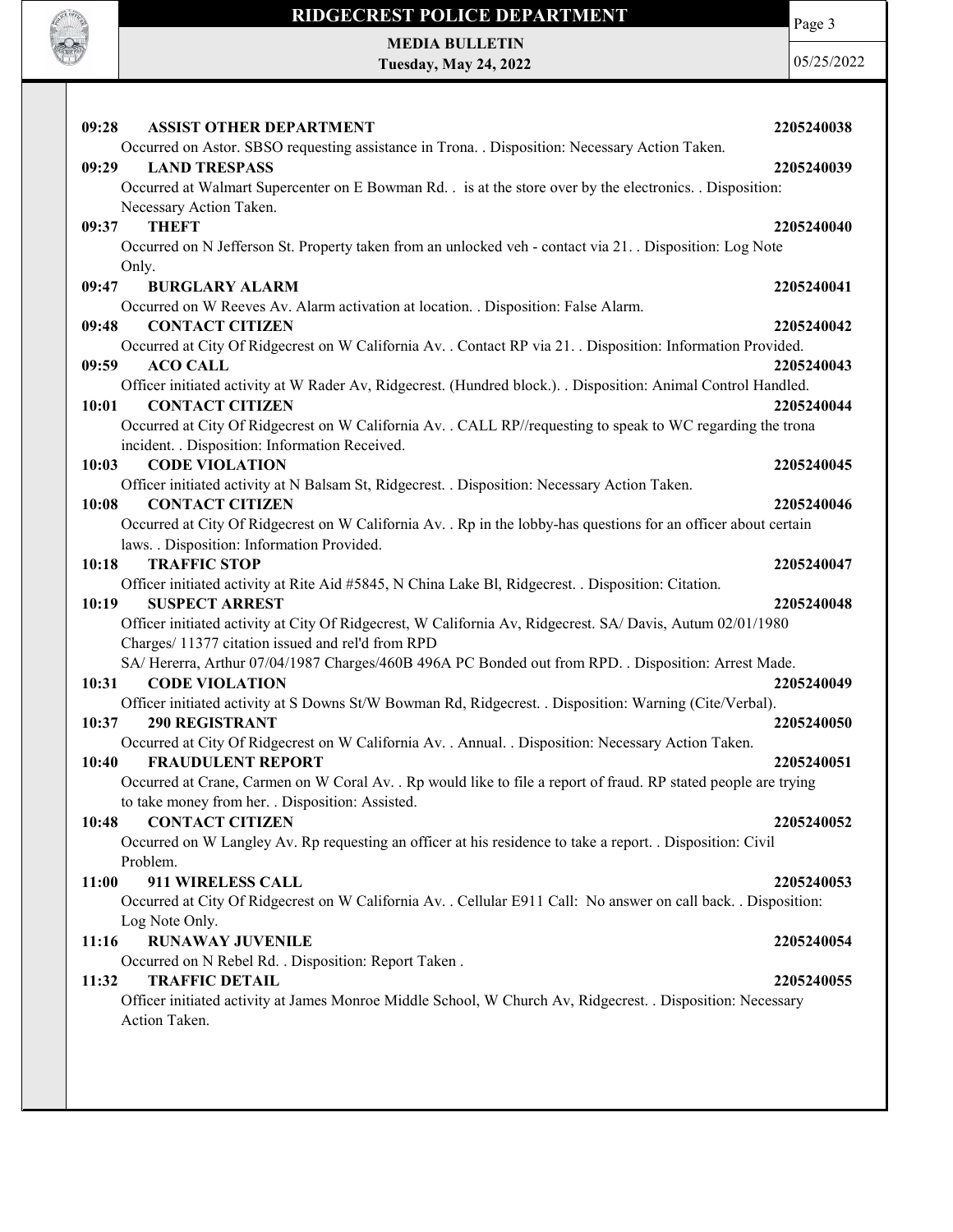

MEDIA BULLETIN Tuesday, May 24, 2022 Page 4

| 11:49<br>DRIVING UNDER THE INFLUENCE                                                                                                                                                                                          | 2205240056 |
|-------------------------------------------------------------------------------------------------------------------------------------------------------------------------------------------------------------------------------|------------|
| Occurred at Tennis Courts on E French Av. . Cellular E911 Call: Dirt bike rider riding around kids in the area.<br>2nd caller saying other kids are getting on the bike with no helmet. . Disposition: Warning (Cite/Verbal). |            |
| 12:00<br><b>EXTRA PATROL</b>                                                                                                                                                                                                  | 2205240057 |
| Occurred on W Reeves Av. 2205240027. . Disposition: Checks Ok.<br>12:05<br><b>EXTRA PATROL</b>                                                                                                                                | 2205240058 |
| Occurred on W Reeves Av. 2205240027. . Disposition: Log Note Only.                                                                                                                                                            |            |
| <b>TRAFFIC STOP</b><br>12:27                                                                                                                                                                                                  | 2205240059 |
| Officer initiated activity at E Wilson Av, Ridgecrest. (Hundred block.). . Disposition: Warning (Cite/Verbal).<br>12:38<br><b>TICKET SIGN OFF</b>                                                                             | 2205240060 |
| Occurred at City Of Ridgecrest on W California Av. . Ticket sign off in lobby. . Disposition: Necessary Action                                                                                                                |            |
| Taken.                                                                                                                                                                                                                        |            |
| 12:41<br>911 HANG UP                                                                                                                                                                                                          | 2205240061 |
| Occurred at Desert Valleys Federal Credit Union on E Ward Av. . Service Class: VOIP. . Disposition: Log Note                                                                                                                  |            |
| Only.                                                                                                                                                                                                                         |            |
| 12:54<br><b>IN CUSTODY ARREST</b>                                                                                                                                                                                             | 2205240062 |
| Occurred at City Of Ridgecrest on W California Av. . 22-1707. . Disposition: Log Note Only.                                                                                                                                   |            |
| 12:58<br><b>HIT AND RUN REPORT</b>                                                                                                                                                                                            | 2205240063 |
| Occurred on S Reese St. rp states his vehicle was hit by an unknown vehicle sometime between 740am and<br>now/rp requesting contact at the residence. . Disposition: Information Received.                                    |            |
| PROPERTY DAMAGE ONLY TC<br>13:02                                                                                                                                                                                              | 2205240064 |
| Occurred at W Drummond Av/N China Lake Bl. Cellular E911 Call: Report of vehicle hitting pedestrian. No                                                                                                                       |            |
| injuries. . Disposition: Report Taken.                                                                                                                                                                                        |            |
| <b>LAND TRESPASS</b><br>13:22                                                                                                                                                                                                 | 2205240065 |
| Occurred on N Gold Canyon Dr. RP would like to have an Officer go check to see if anyone is in her apartment.                                                                                                                 |            |
| . Disposition: Checks Ok.                                                                                                                                                                                                     |            |
| 13:36<br><b>TRAFFIC HAZARD</b>                                                                                                                                                                                                | 2205240066 |
| Occurred at W Iowa Av/S Mahan St. Rp states there is a semi truck with trailer parked on mahan at the                                                                                                                         |            |
| intersection and it is blocking the view of other drivers in the area. . Disposition: Gone Prior to Arrival.                                                                                                                  |            |
| <b>ACO CALL</b><br>13:43                                                                                                                                                                                                      | 2205240067 |
| Occurred at Walmart Supercenter on E Bowman Rd. . Cellular E911 Call: Dog locked in vehicle. . Disposition:                                                                                                                   |            |
| Animal Control Handled.                                                                                                                                                                                                       |            |
| <b>INFORMATION RECEIVED</b><br>13:52                                                                                                                                                                                          | 2205240068 |
| Occurred at City Of Ridgecrest on W California Av. Disposition: Log Note Only.                                                                                                                                                |            |
| PETTY THEFT REPORT<br>13:58                                                                                                                                                                                                   | 2205240069 |
| Occurred at City Of Ridgecrest on W California Av. . CALL RP//requesting contact from P1 regarding an earlier                                                                                                                 |            |
| incident. . Disposition: Report Taken .<br>14:09<br><b>CONTACT CITIZEN</b>                                                                                                                                                    | 2205240070 |
| Occurred at City Of Ridgecrest on W California Av. . Rp is having RO issues with ex as well as child custody                                                                                                                  |            |
| issues. . Disposition: Necessary Action Taken.                                                                                                                                                                                |            |
| <b>CONTACT CITIZEN</b><br>14:19                                                                                                                                                                                               | 2205240071 |
| Occurred on S Holly Canyon Dr. Chanel Harper came over to his house and dumped all her clothes on his                                                                                                                         |            |
| lawn. . Disposition: Negative Contact.                                                                                                                                                                                        |            |
| <b>SEARCH WARRANT</b><br>14:31                                                                                                                                                                                                | 2205240072 |
| Officer initiated activity at W Wilson Av, Ridgecrest. Recovered stolen m/c. . Disposition: Necessary Action                                                                                                                  |            |
| Taken.                                                                                                                                                                                                                        |            |
| <b>ACO CALL</b><br>14:33                                                                                                                                                                                                      | 2205240073 |
| Officer initiated activity at S Sunset St, Ridgecrest. Overcrowded w animals. . Disposition: Animal Control                                                                                                                   |            |
| Handled.                                                                                                                                                                                                                      |            |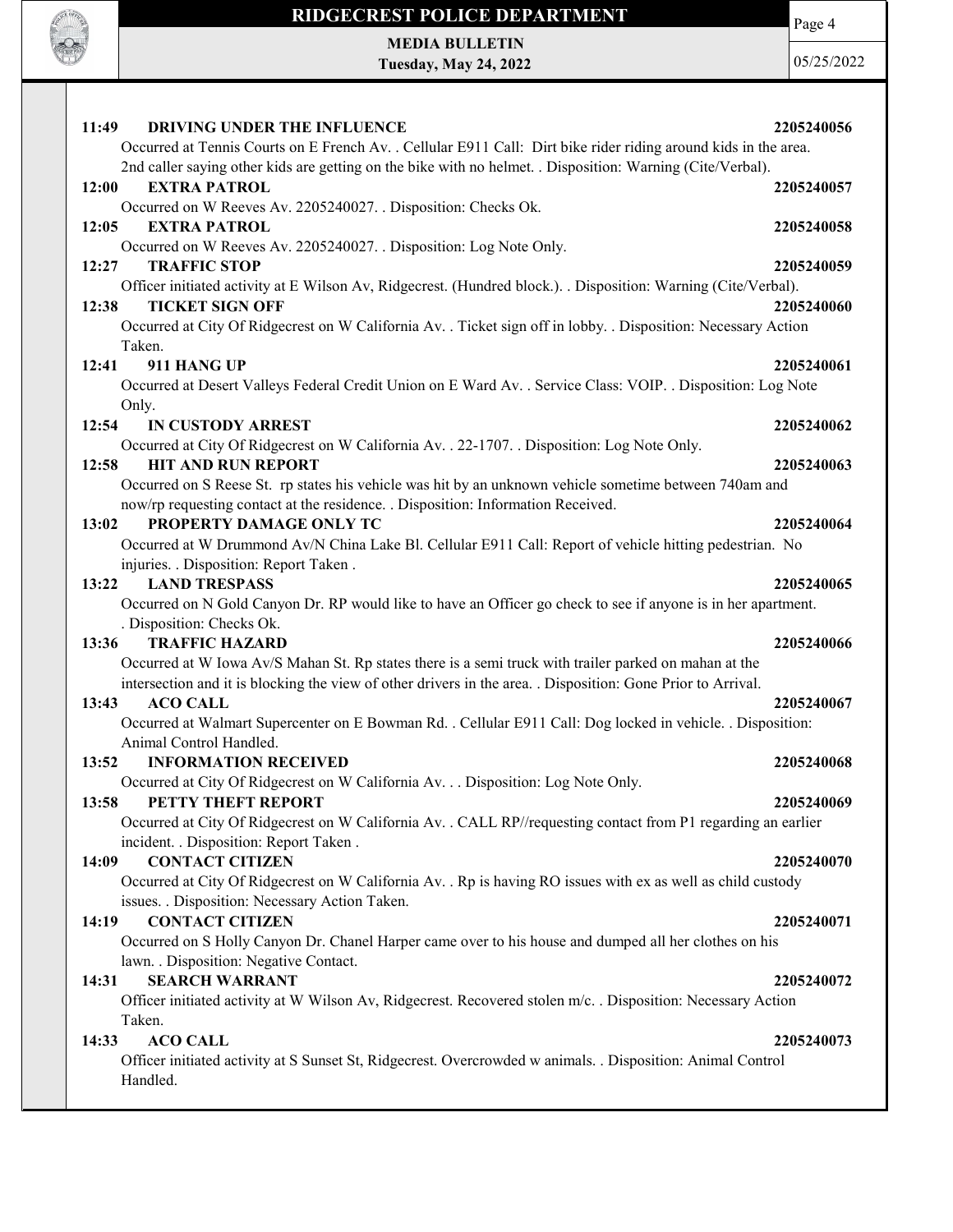

Page 5

MEDIA BULLETIN Tuesday, May 24, 2022

| <b>DETAIL</b><br>14:35                                                                                                                                            | 2205240074 |
|-------------------------------------------------------------------------------------------------------------------------------------------------------------------|------------|
| Officer initiated activity at E Coso Av, Ridgecrest. (Hundred block.) CAREER DAY. . Disposition: Log Note                                                         |            |
| Only.                                                                                                                                                             |            |
| <b>SHOPLIFTING</b><br>14:56                                                                                                                                       | 2205240077 |
| Occurred at Stater Brothers #109 on N China Lake Bl. . Rp has video of someone stealing alcohol                                                                   |            |
| Disposition: Report Taken.                                                                                                                                        |            |
| <b>ACO CALL</b><br>15:11                                                                                                                                          | 2205240078 |
| Officer initiated activity at W Church Av/S Sunset St, Ridgecrest. POSS DECEASED ANIMAL. . Disposition:                                                           |            |
| Animal Control Handled.                                                                                                                                           |            |
| <b>ACO CALL</b><br>15:14                                                                                                                                          | 2205240079 |
| Officer initiated activity at N Norma St, Ridgecrest. (Hundred block.) DECEASED CAT. . Disposition: Animal                                                        |            |
| Control Handled.                                                                                                                                                  |            |
| <b>CONTACT CITIZEN</b><br>15:14                                                                                                                                   | 2205240080 |
| Occurred at City Of Ridgecrest on W California Av. . Questions about CBD Sales in the city of Ridgecrest.<br>Contact via 21. . Disposition: Information Provided. |            |
| <b>SUSPECT ARREST</b><br>15:36                                                                                                                                    | 2205240081 |
| Occurred at Sierra Sands School District Office on W Felspar Av. . WMA seems to be hiding - short hair with                                                       |            |
| tats on his chest                                                                                                                                                 |            |
| SA/Wisdom, Kyle Lee 05/30/95 460(b)/30305(a)/496(a) PC/10851(a) VC Supp 22-1705 Booked CRF                                                                        |            |
| SA/Morse, Jessica Lee 09/09/93 RM055811A Chgs/10852 VC/488 PC Bail/10K and Open Chg/460(b) PC Supp                                                                |            |
| 22-1705 Booked CRF. . Disposition: Arrest Made.                                                                                                                   |            |
| VIOLATION OF COURT ORDER-DOM VIOL<br>15:37                                                                                                                        | 2205240082 |
| Occurred on W Moyer Av. (Hundred block.) FEMALE YELLING AT HMA/BLK HAT/SS YELLOW SHIRT                                                                            |            |
| NEXT TO A WHI SUV, "GET AWAY."                                                                                                                                    |            |
| SA/Hardy, Quinton Elroy 08/01/97 Chg/273.6(a) PC Booked CRF. . Disposition: Arrest Made.                                                                          |            |
| <b>ACO - ANIMAL BITE</b><br>15:48                                                                                                                                 | 2205240083 |
| Occurred at Larkspur Apartments on S Downs St. Disposition: Animal Control Handled.                                                                               |            |
| 15:58<br><b>SUSPECT ARREST</b>                                                                                                                                    | 2205240084 |
| Officer initiated activity at Home Depot, N China Lake Bl, Ridgecrest. SA/Stidham, Tyler 07/27/2003 Chg/10851                                                     |            |
| (a) VC OCA 22-1374 booked CRF. . Disposition: Arrest Made.                                                                                                        |            |
| 16:35<br><b>SUSPECT ARREST</b>                                                                                                                                    | 2205240085 |
| Occurred at City Of Ridgecrest on W California Av. . RP IN LOBBY //S/A FRENCH, JOSEPH DOB                                                                         |            |
| 01/21/1982//WNO RM056048A//BAIL \$5K/243(B)PC/SUPP 22-262                                                                                                         |            |
| CITED/REL'D. . Disposition: Citation.                                                                                                                             |            |
| 16:40 VERBAL THREATS                                                                                                                                              | 2205240086 |
| Occurred on S Greenlawn St. Contact RP regarding some threats via text messages-RP requesting contact                                                             |            |
| Disposition: Referred To Other Agency.                                                                                                                            |            |
| <b>IN CUSTODY ARREST</b><br>17:02                                                                                                                                 | 2205240087 |
| Occurred at City Of Ridgecrest on W California Av. . 22-1715 Hardy. . Disposition: Necessary Action Taken.                                                        |            |
| <b>SPOUSAL ABUSE REPORT</b><br>17:18                                                                                                                              | 2205240088 |
| Occurred at City Of Ridgecrest on W California Av. . RP in lobby. . Disposition: Report Taken.                                                                    |            |
| <b>ACO CALL</b><br>18:07                                                                                                                                          | 2205240089 |
| Occurred on E Terry Ln. Call RP regarding his dog possibly being poisoned last Saturday. . Disposition:                                                           |            |
| Negative Contact.                                                                                                                                                 |            |
| <b>LAND TRESPASS</b><br>18:15                                                                                                                                     | 2205240090 |
| Occurred on W Haloid Av. RP states neighbor is trespassing. . Disposition: Necessary Action Taken.                                                                |            |
| <b>FOLLOW UP</b><br>18:39                                                                                                                                         | 2205240091 |
| Officer initiated activity at E Commercial Av, Ridgecrest. 22-1636. . Disposition: Follow Up Completed.                                                           |            |
|                                                                                                                                                                   |            |
|                                                                                                                                                                   |            |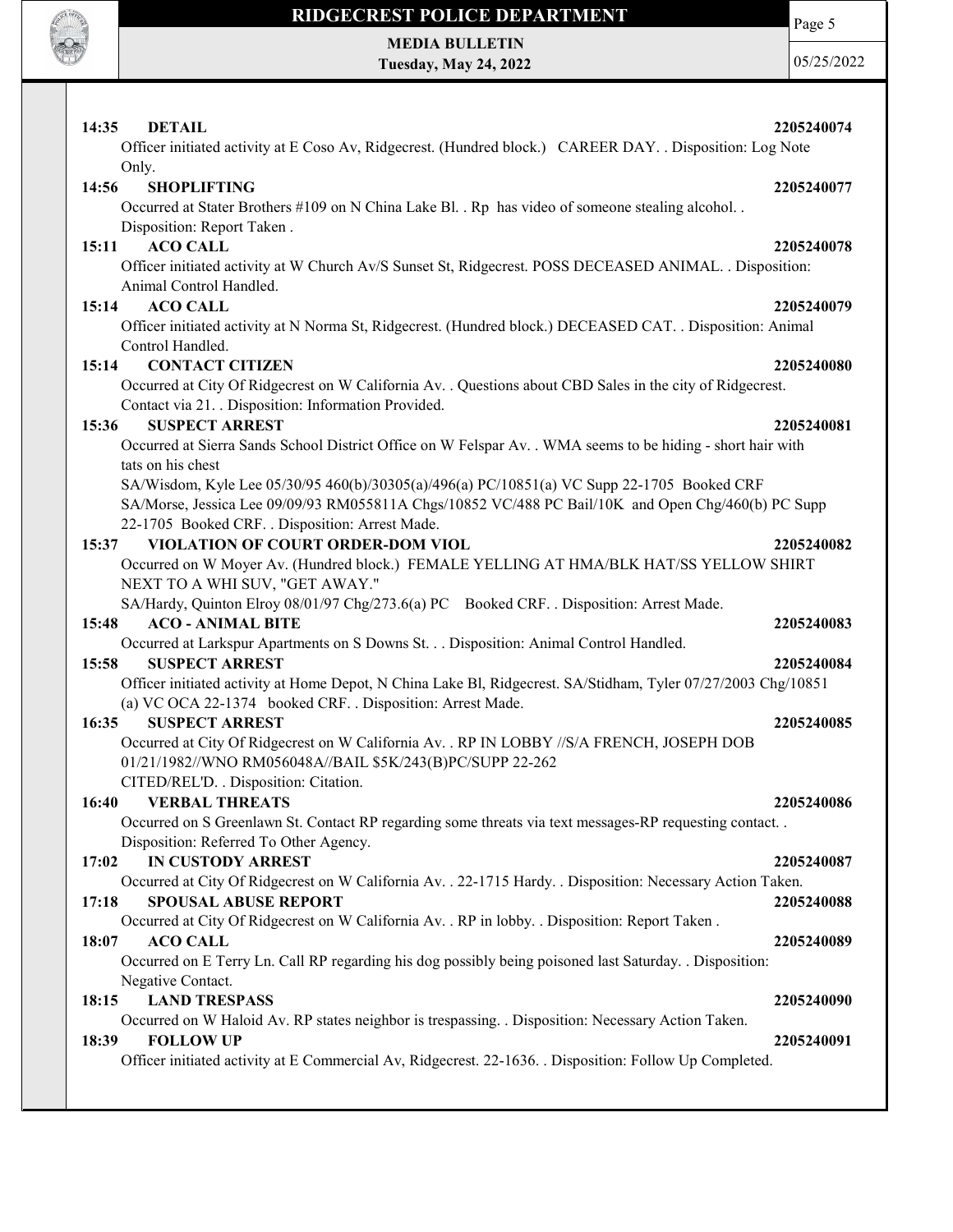